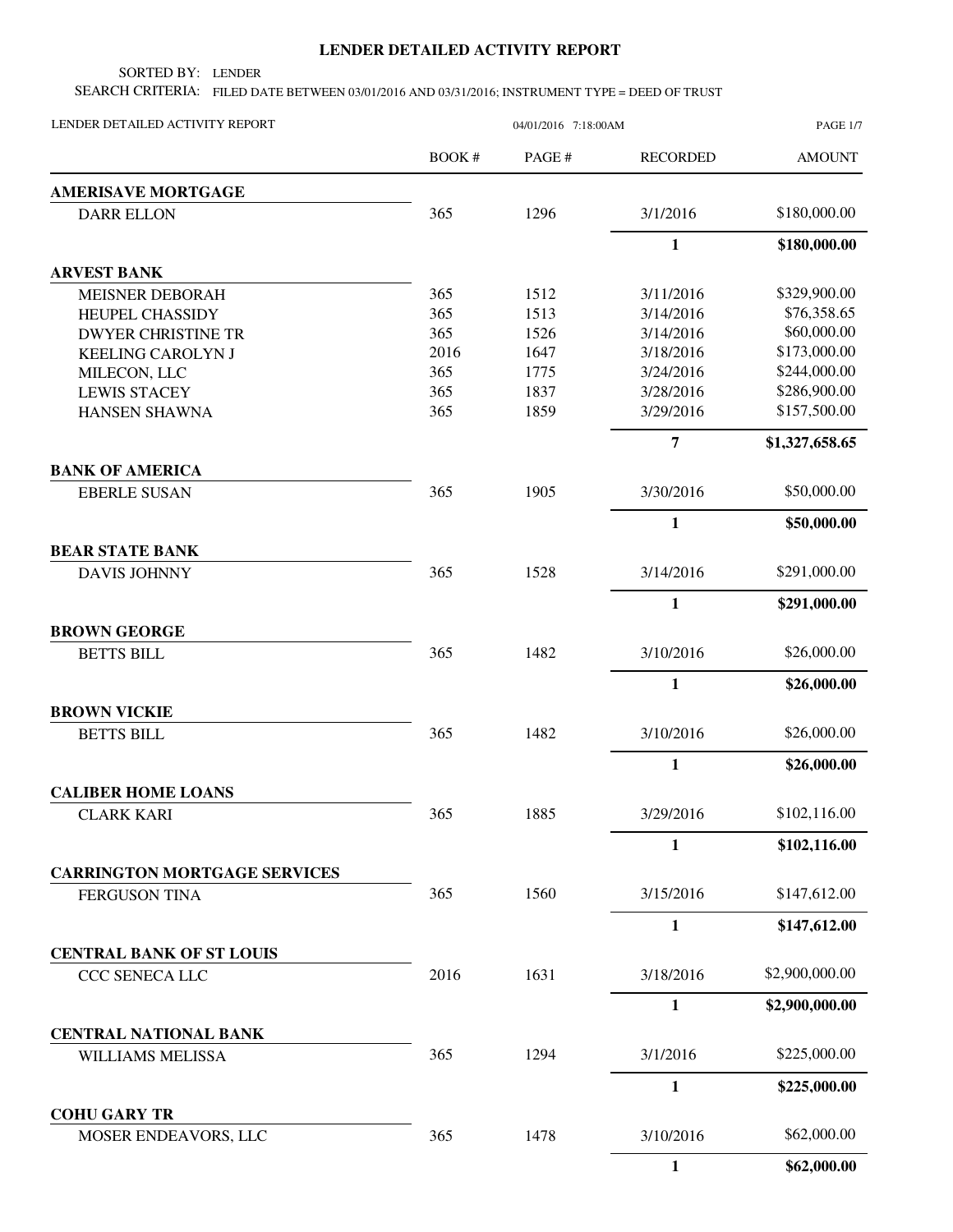LENDER DETAILED ACTIVITY REPORT 04/01/2016 7:18:00AM

PAGE 2/7

|                                   | BOOK# | PAGE# | <b>RECORDED</b>         | <b>AMOUNT</b> |
|-----------------------------------|-------|-------|-------------------------|---------------|
| <b>COHU PATRICIA</b>              |       |       |                         |               |
| PETERS INVESTMENTS, LLC           | 365   | 1389  | 3/7/2016                | \$15,000.00   |
|                                   |       |       | $\mathbf{1}$            | \$15,000.00   |
| <b>COMMERCE BANK</b>              |       |       |                         |               |
| <b>COLE VONDA TR</b>              | 365   | 1300  | 3/1/2016                | \$27,500.00   |
| <b>MAFFEI JOHN</b>                | 365   | 1906  | 3/30/2016               | \$166,500.00  |
|                                   |       |       | $\mathbf{2}$            | \$194,000.00  |
| <b>COMMUNITY BANK &amp; TRUST</b> |       |       |                         |               |
| <b>SMITH MELISSA</b>              | 365   | 1517  | 3/14/2016               | \$213,750.00  |
| <b>CANTWELL ASHLEYANNE</b>        | 365   | 1568  | 3/15/2016               | \$138,817.00  |
| <b>ALLEN KATHLEEN</b>             | 365   | 1832  | 3/28/2016               | \$137,212.00  |
|                                   |       |       | $\mathbf{3}$            | \$489,779.00  |
| <b>COMMUNITY BANK AND TRUST</b>   |       |       |                         |               |
| WELCH JILL                        | 365   | 1722  | 3/23/2016               | \$240,000.00  |
| <b>BYLER MINERVA</b>              | 365   | 1754  | 3/24/2016               | \$136,533.00  |
| WILLIAMS JUDITH                   | 365   | 1798  | 3/25/2016               | \$27,900.00   |
| <b>GARY LARRY</b>                 | 365   | 1843  | 3/28/2016               | \$99,600.00   |
| <b>KOILE KRISTI</b>               | 365   | 1908  | 3/30/2016               | \$50,000.00   |
| <b>MILLER KATIE</b>               | 365   | 1919  | 3/30/2016               | \$200,000.00  |
| <b>BARKER CHARLES</b>             | 365   | 1944  | 3/31/2016               | \$10,700.00   |
|                                   |       |       | 7                       | \$764,733.00  |
| DEPARTMENT OF HOUSING             |       |       |                         |               |
| <b>GREGORY STEVEN</b>             | 365   | 1432  | 3/9/2016                | \$10,198.48   |
|                                   |       |       | $\mathbf{1}$            | \$10,198.48   |
| <b>DITECH FINANCIAL</b>           |       |       |                         |               |
| NICHOLS CHRISTINA                 | 365   | 1569  | 3/15/2016               | \$66,800.00   |
|                                   |       |       | $\mathbf{1}$            | \$66,800.00   |
| <b>DUDLEY BONDING INC</b>         |       |       |                         |               |
| <b>HER SHENG</b>                  | 2016  | 1636  | 3/18/2016               | \$30,000.00   |
|                                   |       |       | 1                       | \$30,000.00   |
| <b>FCS FINANCIAL</b>              |       |       |                         |               |
| <b>NEELY AMANDA</b>               | 365   | 1303  | 3/1/2016                | \$168,200.00  |
| <b>TATUM KAYLA</b>                | 365   | 1720  | 3/23/2016               | \$43,000.00   |
| TRAMMELL RANCH-OPERATING, LLC     | 365   | 1763  | 3/24/2016               | \$255,000.00  |
| <b>BROWN ASHLEY</b>               | 365   | 1794  | 3/25/2016               | \$146,000.00  |
|                                   |       |       | $\overline{\mathbf{4}}$ | \$612,200.00  |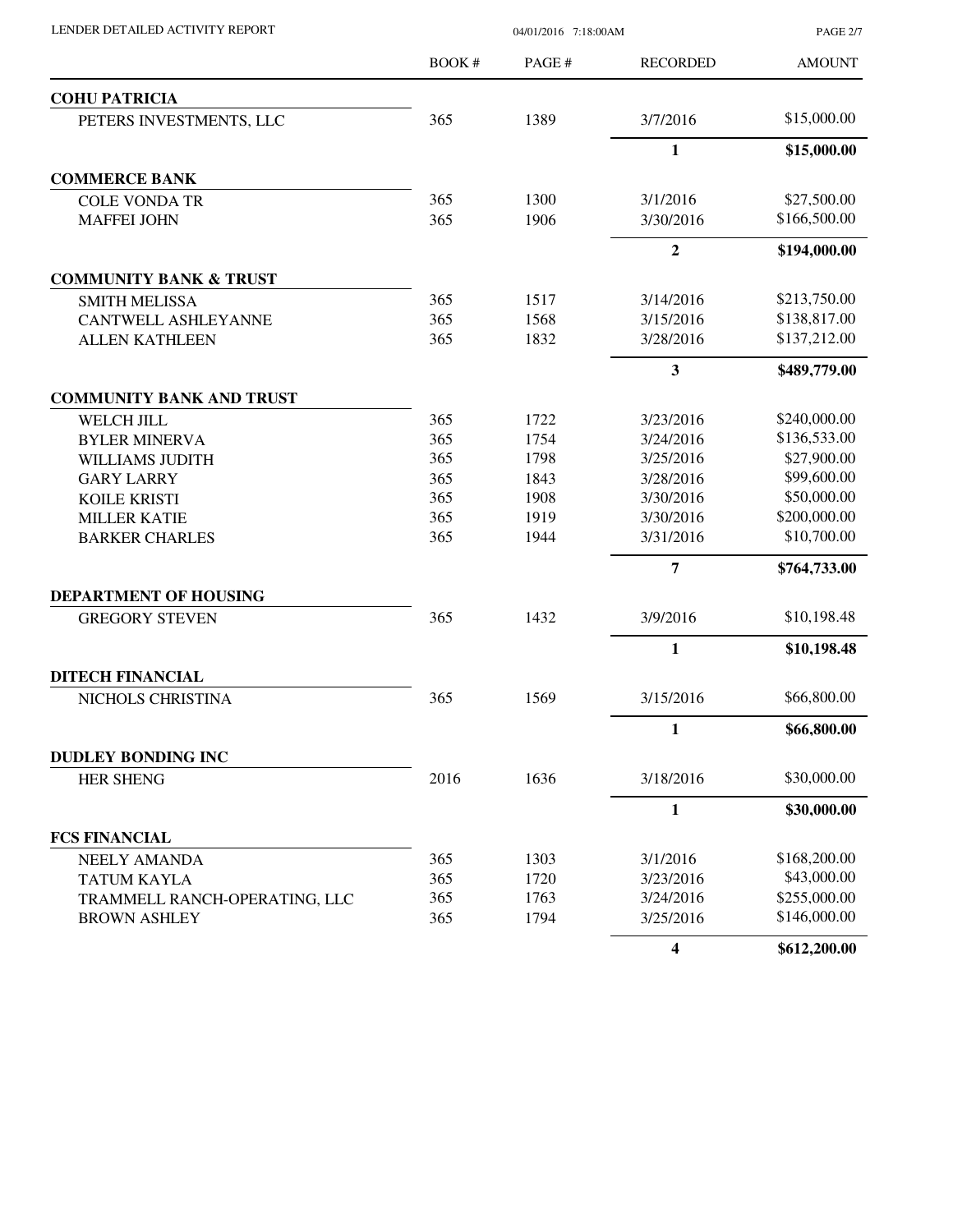| LENDER DETAILED ACTIVITY REPORT |  |
|---------------------------------|--|

04/01/2016 7:18:00AM

PAGE 3/7

|                                            | BOOK#      | PAGE# | <b>RECORDED</b>        | <b>AMOUNT</b>                |
|--------------------------------------------|------------|-------|------------------------|------------------------------|
| FIRST COMMUNITY BANK                       |            |       |                        |                              |
| EBBINGHAUS TAMARA LEANN                    | 365        | 1360  | 3/4/2016               | \$84,800.00                  |
| <b>JORDAN KATHY</b>                        | 365        | 1422  | 3/8/2016               | \$86,632.00                  |
| <b>WIDENER SHELBI</b>                      | 365        | 1456  | 3/10/2016              | \$231,265.17                 |
| <b>BANUELOS ROSALINDA</b>                  | 365        | 1572  | 3/15/2016              | \$57,800.00                  |
| <b>BALES MICHELLE LYNN</b>                 | 2016       | 1641  | 3/18/2016              | \$141,500.00                 |
| <b>STARBUCK CASON C</b>                    | 2016       | 1646  | 3/18/2016              | \$100,800.00                 |
| <b>COLLINS CLAUDE</b>                      | 365        | 1736  | 3/24/2016              | \$11,400.00                  |
| <b>CHENOWETH CAROL</b>                     | 365        | 1803  | 3/25/2016              | \$196,000.00                 |
| <b>RAULSTON SANDRA</b>                     | 365        | 1848  | 3/29/2016              | \$100,000.00                 |
| <b>RAULSTON SANDRA</b>                     | 365        | 1849  | 3/29/2016              | \$49,094.05                  |
|                                            |            |       | 10                     | \$1,059,291.22               |
| <b>FIRST GUARANTY MORTGAGE</b>             |            |       |                        |                              |
| <b>GRAY EUELL</b>                          | 365        | 1298  | 3/1/2016               | \$138,139.00                 |
|                                            |            |       | $\mathbf{1}$           | \$138,139.00                 |
| <b>FLAT BRANCH MORTGAGE</b>                |            |       |                        |                              |
| <b>FISHER TINA</b>                         | 365<br>365 | 1715  | 3/23/2016<br>3/31/2016 | \$175,713.00<br>\$102,724.00 |
| <b>SMITH LACY</b>                          |            | 1936  |                        |                              |
|                                            |            |       | $\overline{2}$         | \$278,437.00                 |
| <b>FREEDOM MORTGAGE</b>                    |            |       |                        |                              |
| <b>DENMARK SHEILA</b>                      | 365        | 1431  | 3/8/2016               | \$107,953.00                 |
| <b>COFFEY ROSE</b>                         | 365        | 1551  | 3/14/2016              | \$136,850.00                 |
| <b>BRANDENBURG CLARENCE</b>                | 365        | 1724  | 3/23/2016              | \$87,381.00                  |
|                                            |            |       | $\mathbf{3}$           | \$332,184.00                 |
| <b>GATEWAY MORTGAGE GROUP</b>              |            |       |                        |                              |
| <b>LAWRENCE SHAWN</b>                      | 365        | 1830  | 3/28/2016              | \$123,393.00                 |
| <b>COMSA BRANDI</b>                        | 365        | 1941  | 3/31/2016              | \$132,647.00                 |
|                                            |            |       | $\overline{2}$         | \$256,040.00                 |
| <b>GIBSON GREGORY</b><br>VAZQUEZ ALEJANDRO | 365        | 1840  | 3/28/2016              | \$45,000.00                  |
|                                            |            |       | $\mathbf{1}$           | \$45,000.00                  |
| <b>GIBSON PAMELA</b>                       |            |       |                        |                              |
| RODRIGUEZ CAROLINA                         | 365        | 1840  | 3/28/2016              | \$45,000.00                  |
|                                            |            |       | 1                      | \$45,000.00                  |
| <b>GOLD CRAIG</b>                          |            |       |                        |                              |
| RBC HOLDING, LLC                           | 365        | 1415  | 3/8/2016               | \$19,181.57                  |
|                                            |            |       | $\mathbf{1}$           | \$19,181.57                  |
| <b>GOLD MARY</b>                           | 365        | 1415  | 3/8/2016               | \$19,181.57                  |
| RBC HOLDING, LLC                           |            |       |                        |                              |
| <b>GREAT PLAINS FEDERAL CREDIT UNION</b>   |            |       | $\mathbf{1}$           | \$19,181.57                  |
| <b>CUNNINGHAM BUCKIE</b>                   | 365        | 1466  | 3/10/2016              | \$56,000.00                  |
|                                            |            |       | 1                      | \$56,000.00                  |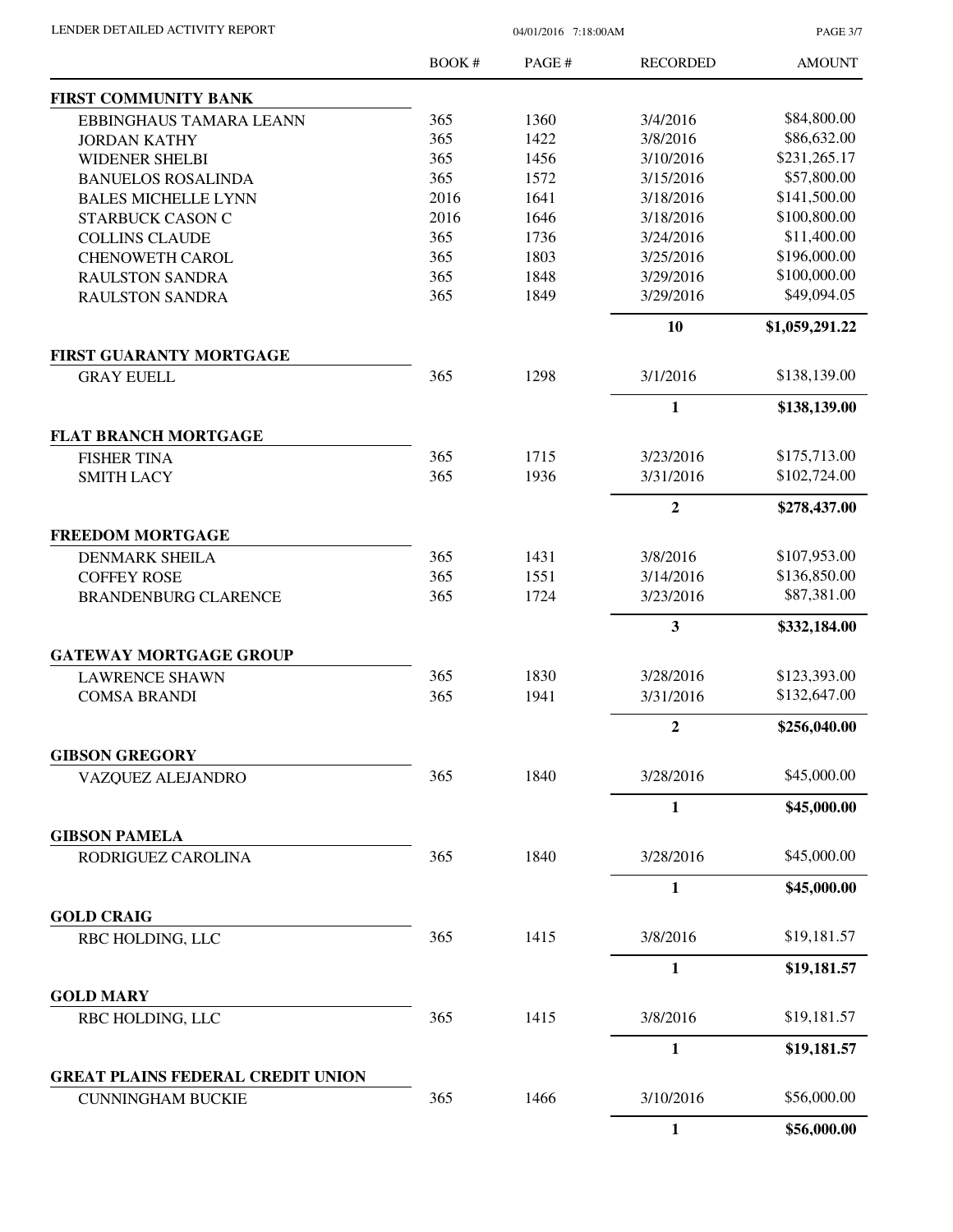LENDER DETAILED ACTIVITY REPORT 04/01/2016 7:18:00AM

PAGE 4/7

|                                               | BOOK#      | PAGE# | <b>RECORDED</b>         | <b>AMOUNT</b>  |
|-----------------------------------------------|------------|-------|-------------------------|----------------|
| <b>GREAT SOUTHERN BANK</b>                    |            |       |                         |                |
| <b>JUDD KAREN</b>                             | 365        | 1329  | 3/2/2016                | \$138,817.00   |
| SOBRAD LLC                                    | 365        | 1342  | 3/2/2016                | \$63,200.00    |
| <b>LEWIS LINDA</b>                            | 365        | 1668  | 3/21/2016               | \$66,735.00    |
| <b>BERNO LETA</b>                             | 365        | 1924  | 3/31/2016               | \$25,000.00    |
|                                               |            |       | $\overline{\mathbf{4}}$ | \$293,752.00   |
| <b>HAAS RALPH TR</b><br><b>BOYER JUSTIN</b>   | 365        | 1869  | 3/29/2016               | \$110,000.00   |
|                                               |            |       | $\mathbf{1}$            | \$110,000.00   |
| <b>HOMETOWN BANK</b>                          |            |       |                         |                |
| <b>CHANG XONG</b>                             | 365        | 1450  | 3/9/2016                | \$168,463.00   |
| HOLDEN JENNY                                  | 365        | 1485  | 3/11/2016               | \$135,000.00   |
| <b>LANDIS ROBERT TR</b>                       | 365        | 1503  | 3/11/2016               | \$134,500.00   |
| <b>CLARK CAROL</b>                            | 365        | 1574  | 3/15/2016               | \$83,000.00    |
| <b>MILLIKIN MARTI</b>                         | 365        | 1718  | 3/23/2016               | \$94,000.00    |
| HENRY LAND & CATTLE, LLC                      | 365        | 1808  | 3/28/2016               | \$194,600.00   |
| <b>WEHR KEVIN</b>                             | 365        | 1823  | 3/28/2016               | \$65,050.00    |
| PETERSON LORI                                 | 365        | 1942  | 3/31/2016               | \$31,000.00    |
|                                               |            |       | 8                       | \$905,613.00   |
| <b>KS STATEBANK</b><br><b>TUFTS AARON</b>     | 365        | 1454  | 3/10/2016               | \$131,466.00   |
|                                               |            |       | $\mathbf{1}$            | \$131,466.00   |
| LITTLE ROCK MORTGAGE CORPORATION              |            |       |                         |                |
| <b>AKERS MICHELE</b>                          | 365        | 1783  | 3/25/2016               | \$137,900.00   |
|                                               |            |       | 1                       | \$137,900.00   |
| LIVE OAK BANKING COMPANY                      |            | 1727  | 3/24/2016               | \$2,575.00     |
| <b>KEELING BRANDON</b>                        | 365<br>365 | 1730  | 3/24/2016               | \$1,344,000.00 |
| <b>KEELING BRANDON</b>                        |            |       |                         |                |
| <b>MAILES CARMEN</b>                          |            |       | $\overline{2}$          | \$1,346,575.00 |
| PETERS INVESTMENTS, LLC                       | 365        | 1475  | 3/10/2016               | \$200,000.00   |
|                                               |            |       | 1                       | \$200,000.00   |
| <b>MAILES FAMILY TRUST</b>                    |            |       |                         |                |
| PETERS INVESTMENTS, LLC                       | 365        | 1475  | 3/10/2016               | \$200,000.00   |
|                                               |            |       | 1                       | \$200,000.00   |
| <b>MCDANIELS GARY</b><br><b>DANIELS KEITH</b> | 365        | 1387  | 3/7/2016                | \$45,000.00    |
|                                               |            |       | $\mathbf{1}$            | \$45,000.00    |
| <b>MEGA CAPITAL FUNDING</b>                   |            |       |                         |                |
| <b>SMITH BLAINE</b>                           | 365        | 1589  | 3/16/2016               | \$72,560.00    |
|                                               |            |       | 1                       | \$72,560.00    |
| <b>MID-MISSOURI BANK</b>                      |            |       |                         |                |
| PERIGO CAROLINE                               | 365        | 1488  | 3/11/2016               | \$75,000.00    |
| <b>CARDEN PRISCILLA</b>                       | 365        | 1524  | 3/14/2016               | \$162,350.00   |
|                                               |            |       | $\boldsymbol{2}$        | \$237,350.00   |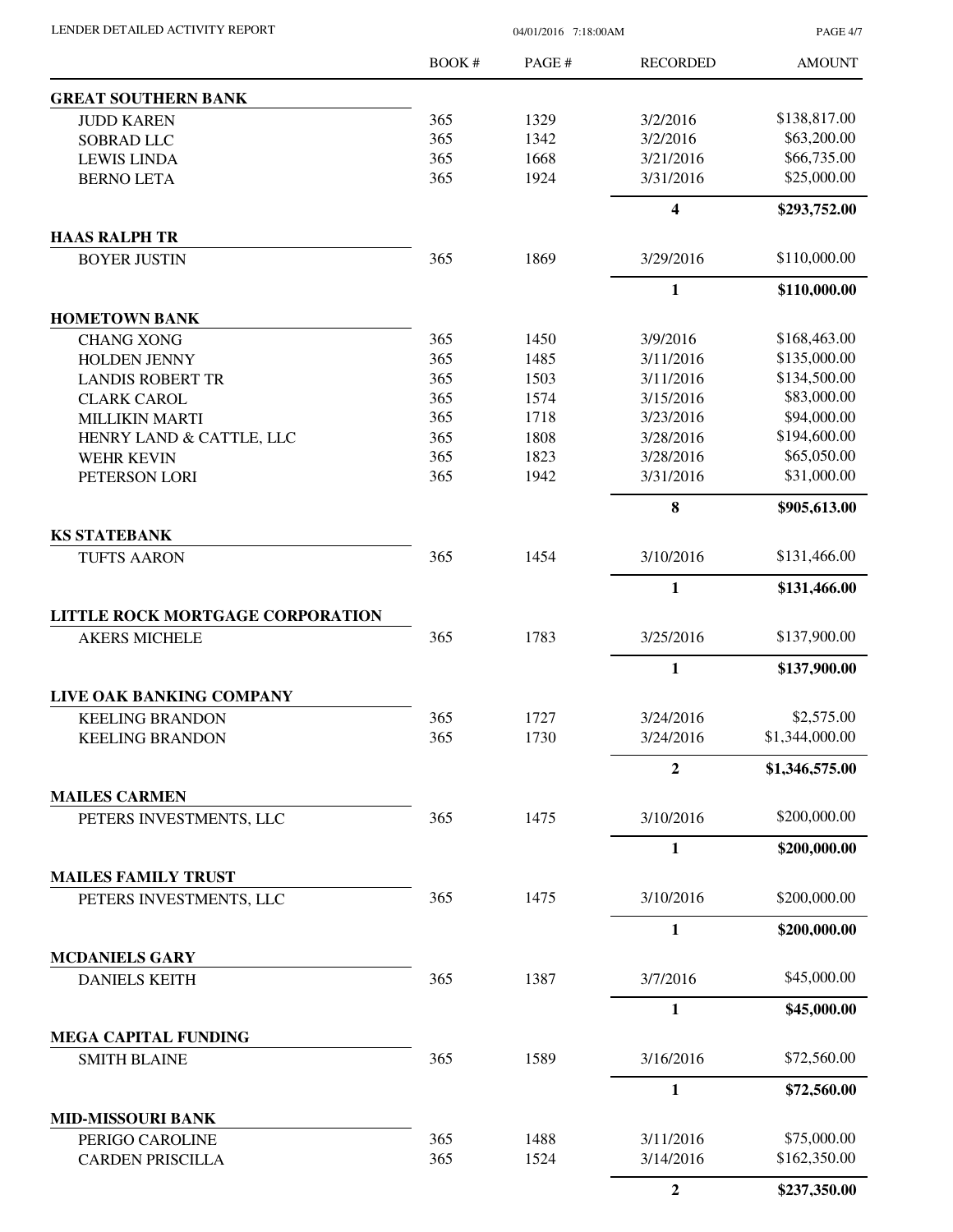LENDER DETAILED ACTIVITY REPORT 04/01/2016 7:18:00AM

PAGE 5/7

|                                                 | <b>BOOK#</b> | PAGE# | <b>RECORDED</b> | <b>AMOUNT</b>  |
|-------------------------------------------------|--------------|-------|-----------------|----------------|
| <b>MORTGAGE RESEARCH CENTER</b>                 |              |       |                 |                |
| <b>GILBERT PATRICIA</b>                         | 365          | 1792  | 3/25/2016       | \$211,765.00   |
|                                                 |              |       | $\mathbf{1}$    | \$211,765.00   |
| <b>OAKSTAR BANK</b>                             |              |       |                 |                |
| <b>DENNIS JENNIFER</b>                          | 365          | 1621  | 3/17/2016       | \$288,000.00   |
| <b>DENNIS JENNIFER</b>                          | 365          | 1622  | 3/17/2016       | \$36,000.00    |
|                                                 |              |       | $\overline{2}$  | \$324,000.00   |
| <b>OXENDINE CIAIRA</b>                          |              |       |                 |                |
| <b>DANIELS LISA</b>                             | 365          | 1387  | 3/7/2016        | \$45,000.00    |
|                                                 |              |       | 1               | \$45,000.00    |
| <b>PEOPLES BANK</b>                             |              |       |                 |                |
| <b>SLOCUM SANDY</b>                             | 365          | 1312  | 3/2/2016        | \$417,000.00   |
| <b>SLOCUM SANDY</b>                             | 365          | 1313  | 3/2/2016        | \$86,500.00    |
| <b>MCNEIL TIFFANI</b>                           | 365          | 1317  | 3/2/2016        | \$459,000.00   |
| <b>KELLY THOMAS</b>                             | 365          | 1564  | 3/15/2016       | \$94,775.00    |
| <b>SAMPSON CLETUS</b>                           | 365          | 1615  | 3/17/2016       | \$20,000.00    |
| <b>TURLEY BOBBY</b>                             | 365          | 1815  | 3/28/2016       | \$41,280.00    |
| A A B INVESTMENTS, LLC                          | 365          | 1875  | 3/29/2016       | \$126,650.00   |
| A A B INVESTMENTS, LLC                          | 365          | 1877  | 3/29/2016       | \$126,650.00   |
| A A B INVESTMENTS, LLC                          | 365          | 1879  | 3/29/2016       | \$126,650.00   |
| <b>COOK CODI</b>                                | 365          | 1901  | 3/30/2016       | \$86,400.00    |
| <b>COOK CODI</b>                                | 365          | 1902  | 3/30/2016       | \$9,720.00     |
|                                                 |              |       | 11              | \$1,594,625.00 |
| <b>PINNACLE BANK</b>                            |              |       |                 |                |
| <b>LUNDSTRUM ELIZABETH</b>                      | 365          | 1691  | 3/22/2016       | \$256,000.00   |
| MONOPOLY I, LLC                                 | 365          | 1709  | 3/23/2016       | \$263,500.00   |
|                                                 |              |       | $\mathbf{2}$    | \$519,500.00   |
| PLATTE VALLEY BANK OF MISSOURI                  |              |       |                 |                |
| <b>LETHRIDGE MALLORY</b>                        | 365          | 1950  | 3/31/2016       | \$105,912.00   |
|                                                 |              |       | $\mathbf{1}$    | \$105,912.00   |
| <b>POGUE LARRY TR</b><br><b>SCHEPPERT TRACI</b> | 365          | 1418  | 3/8/2016        | \$19,000.00    |
|                                                 |              |       | $\mathbf{1}$    | \$19,000.00    |
| PREMIER HOME MORTGAGE                           |              |       |                 |                |
| <b>HOUK ALISHA</b>                              | 365          | 1305  | 3/1/2016        | \$77,634.00    |
| <b>WADE RICHARD</b>                             | 365          | 1307  | 3/1/2016        | \$89,357.00    |
| <b>O'HARE MAKAYLA</b>                           | 365          | 1399  | 3/7/2016        | \$71,979.00    |
|                                                 | 365          | 1490  | 3/11/2016       | \$94,329.00    |
| <b>ALEMAN CORINA</b>                            |              |       |                 |                |
| <b>ROBBERTS LINDA</b>                           | 365          | 1530  | 3/14/2016       | \$121,950.00   |
| <b>SHRIMPLIN BRANDON</b>                        | 365          | 1539  | 3/14/2016       | \$115,371.00   |
| <b>LINDBERG BRANDON</b>                         | 365          | 1580  | 3/16/2016       | \$109,250.00   |
| <b>BOES JONATHAN</b>                            | 365          | 1600  | 3/16/2016       | \$133,750.00   |
| HECKMAN RACHEL                                  | 2016         | 1643  | 3/18/2016       | \$128,534.00   |
| NEWMAN JAN                                      | 365          | 1706  | 3/22/2016       | \$122,735.00   |
| <b>GIBSON KELLY</b>                             | 365          | 1810  | 3/28/2016       | \$94,601.00    |
|                                                 |              |       | 11              | \$1,159,490.00 |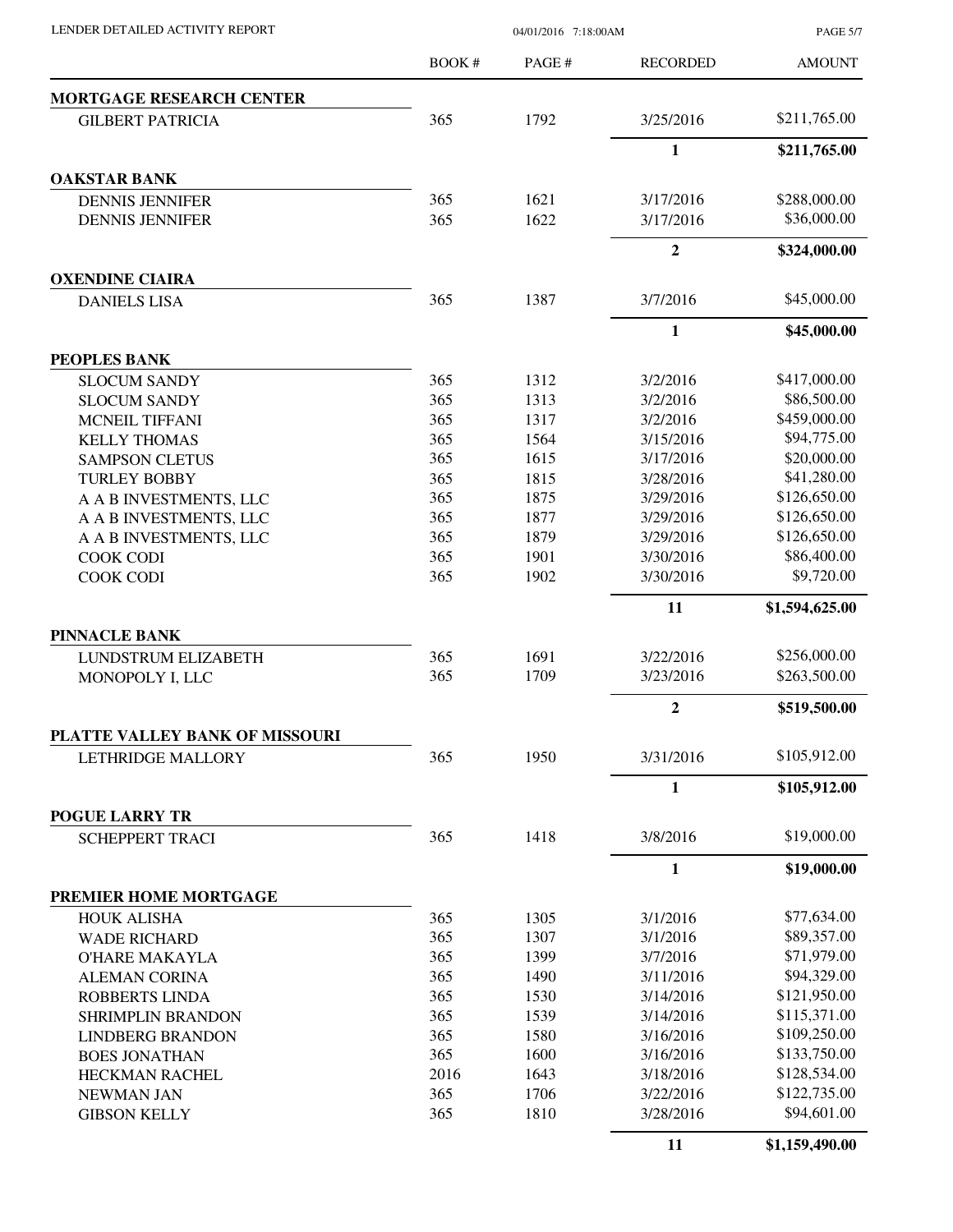| LENDER DETAILED ACTIVITY REPORT |  |
|---------------------------------|--|
|                                 |  |

04/01/2016 7:18:00AM

PAGE 6/7

|                                                     | <b>BOOK#</b> | PAGE# | <b>RECORDED</b>  | <b>AMOUNT</b>  |
|-----------------------------------------------------|--------------|-------|------------------|----------------|
| <b>QUICKEN LOANS</b>                                |              |       |                  |                |
| <b>MACKIN BONITA</b>                                | 365          | 1348  | 3/3/2016         | \$107,919.00   |
| <b>SMITH SARA</b>                                   | 365          | 1407  | 3/7/2016         | \$228,000.00   |
| WOOD TARA ANN                                       | 365          | 1438  | 3/9/2016         | \$117,901.00   |
| STEWART CYNTHIA                                     | 365          | 1590  | 3/16/2016        | \$110,427.00   |
| PUTNEY CHAD                                         | 365          | 1703  | 3/22/2016        | \$121,250.00   |
| <b>HART DONNA</b>                                   | 365          | 1833  | 3/28/2016        | \$43,878.00    |
| <b>CARVER CURTIS</b>                                | 365          | 1927  | 3/31/2016        | \$51,058.00    |
|                                                     |              |       | $\overline{7}$   | \$780,433.00   |
| <b>SIMMONS FIRST NATIONAL BANK</b>                  |              |       |                  |                |
| <b>ANDREWS DARYL</b>                                | 365          | 1799  | 3/25/2016        | \$127,650.00   |
| <b>COX MICHELE</b>                                  | 365          | 1821  | 3/28/2016        | \$120,822.00   |
|                                                     |              |       | $\boldsymbol{2}$ | \$248,472.00   |
| SOUTHWEST MISSOURI BANK                             |              |       |                  |                |
| <b>BASS CAROL</b>                                   | 365          | 1346  | 3/3/2016         | \$22,940.00    |
| <b>DEMENT JOYCE</b>                                 | 365          | 1401  | 3/7/2016         | \$160,000.00   |
| <b>BRUMBACK SANDY</b>                               | 365          | 1487  | 3/11/2016        | \$57,600.00    |
| <b>SAMMONS DEE ANN</b>                              | 365          | 1491  | 3/11/2016        | \$32,000.00    |
| NEAL CYNTHIA D TRUST                                | 2016         | 1623  | 3/18/2016        | \$610,000.00   |
| THOMPSON TODD                                       | 365          | 1766  | 3/24/2016        | \$45,000.00    |
| <b>RAINEY AMANDA</b>                                | 365          | 1767  | 3/24/2016        | \$37,000.00    |
| <b>MURPHY LAURI</b>                                 | 365          | 1768  | 3/24/2016        | \$37,500.00    |
| <b>KERDRAON PATRICIA</b>                            | 365          | 1769  | 3/24/2016        | \$20,000.00    |
| <b>THOMAS JENNIFER</b>                              | 365          | 1770  | 3/24/2016        | \$60,000.00    |
| <b>TESTERMAN STEVEN</b>                             | 365          | 1772  | 3/24/2016        | \$20,700.00    |
| PREECE RANDI                                        | 365          | 1842  | 3/28/2016        | \$123,290.00   |
| THOMPSON KELLY                                      | 365          | 1857  | 3/29/2016        | \$100,000.00   |
| <b>COSS KEVIN</b>                                   | 365          | 1900  | 3/30/2016        | \$60,000.00    |
| <b>HARDING CYNTHIA</b>                              | 365          | 1920  | 3/31/2016        | \$10,000.00    |
| <b>MYERS CHERYL</b>                                 | 365          | 1922  | 3/31/2016        | \$44,000.00    |
| <b>BENFIELD TRAVIS</b>                              | 365          | 1952  | 3/31/2016        | \$60,000.00    |
|                                                     |              |       | 17               | \$1,500,030.00 |
| <b>STRAW LAYTON</b>                                 |              |       |                  |                |
| <b>JAMES JEREMY</b>                                 | 365          | 1391  | 3/7/2016         | \$17,900.00    |
|                                                     |              |       | $\mathbf{1}$     | \$17,900.00    |
| <b>STRAW RHONDA</b>                                 |              |       |                  |                |
| <b>JAMES JEREMY</b>                                 | 365          | 1391  | 3/7/2016         | \$17,900.00    |
|                                                     |              |       | $\mathbf{1}$     | \$17,900.00    |
| <b>SUN WEST MORTGAGE</b><br><b>BRADSHAW CHARLES</b> | 365          | 1444  | 3/9/2016         | \$191,425.00   |
|                                                     |              |       | $\mathbf{1}$     | \$191,425.00   |
| <b>USBANK</b>                                       |              |       |                  |                |
| <b>BARA FERIYAL</b>                                 | 365          | 1318  | 3/2/2016         | \$93,000.00    |
| <b>HARP KRISTY</b>                                  | 365          | 1436  | 3/9/2016         | \$56,265.00    |
| <b>BARA FERIYAL</b>                                 | 365          | 1541  | 3/14/2016        | \$24,630.00    |
|                                                     | 365          | 1570  | 3/15/2016        | \$575,000.00   |
| <b>BRECHEISEN MELISSA</b>                           | 365          | 1595  | 3/16/2016        | \$138,380.00   |
| <b>FLOWERS SUSAN</b>                                | 365          |       |                  | \$62,500.00    |
| <b>KENNY DEBORAH</b>                                |              | 1704  | 3/22/2016        |                |
|                                                     |              |       | 6                | \$949,775.00   |